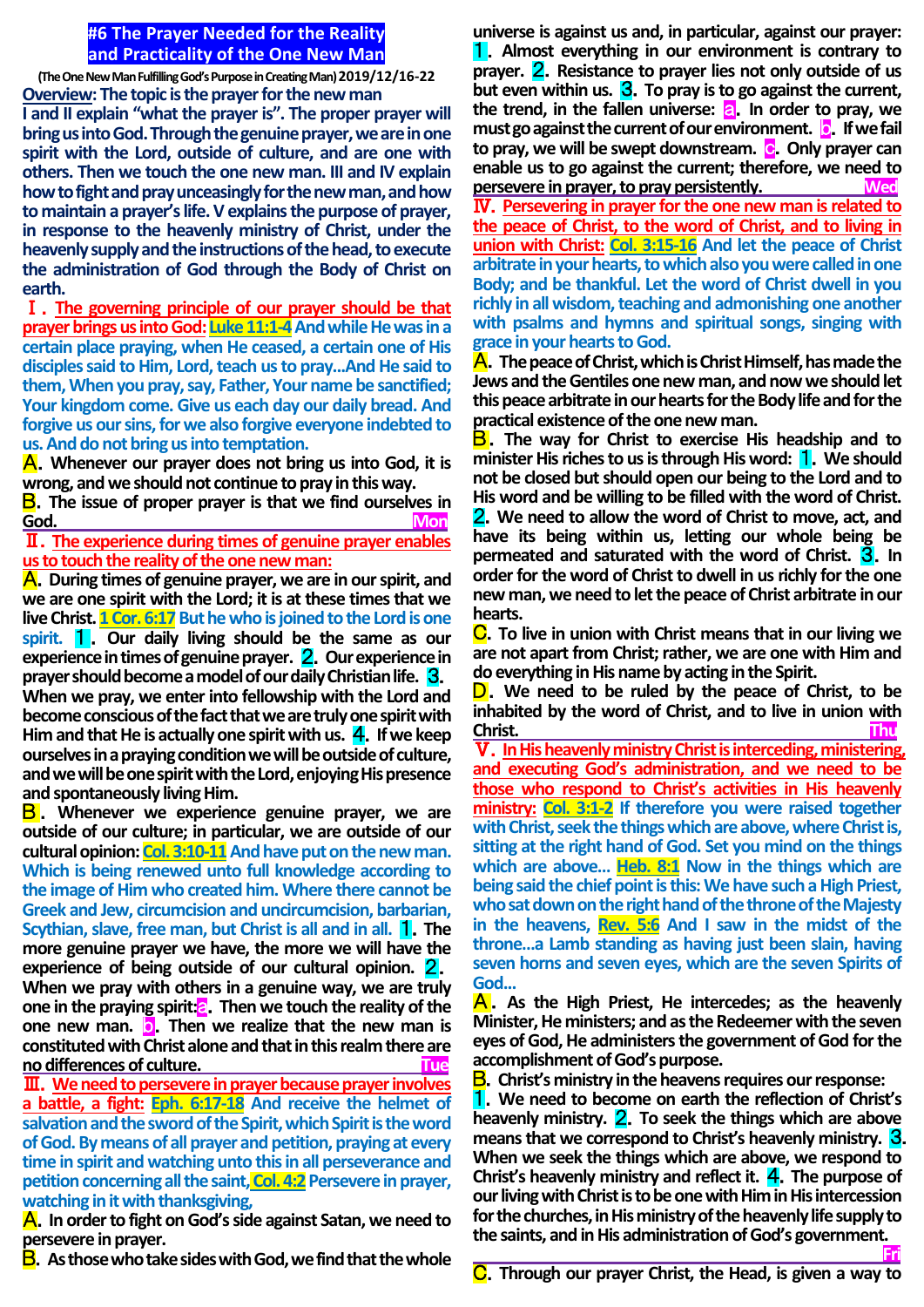**carry out His administration through His Body: Col. 3:1-2 If therefore you were raised together with Christ, seek the things which are above, where Christ is, sitting at the right hand of God. Set you mind on the things which are above, not on the things which are on the earth.** 1.**As the Head is working in heaven by interceding, ministering, and administrating, we, the Body, are working on earth responding to the heavenly ministry of Christ and reflecting what He is doing.** 2.**When we pray, we are a heavenly ambassador on earth as the extension of God's kingdom.**

D.**If we seek the things which are above and have on life and one living with Christ, we will be wholly occupied with the enterprise of our Master:** 1.**Our heart will be with Him in heaven, where He is interceding for the churches, supplying the saints, and administrating God's government.**  2.**We should aspire to be one with the Lord in His heavenly ministry and to have a heart that is one with His heart, and we should long to be one with Him in His priesthood, ministry and administration.**

E.**In order for the recovery to be the Lord's recovery, it must be under His direction:** 1.**Between Christ in heaven and us on earth, there is a divine transmission, a heavenly current.**  2.**If we continuously receive the divine transmission, being infused with a supply from heaven and experiencing the transaction between the heavenly Christ and us, we will respond to Christ's interceding, ministering, and executing of God's administration.** 

**Crucial Point**⑴**: The genuine prayer brings us into God and cause us to touch the reality of the one new man**

**OL1:The issue of proper prayer is that we find ourselves in God. OL2: Whenever we experience genuine prayer, we are outside of our culture; in particular, we are outside of our cultural opinion. OL3: When we pray with others in a genuine way, we are truly one in the praying spirit. Then we touch the reality of the one new man.**

**Luke11:1And while He was in a certain place praying, when He ceased, a certain one of His disciples said to Him, Lord, teach us to pray, even as John also taught his disciples. 2 And He said to them, When you pray, say, Father, Your name be sanctified; Your kingdom come. 3Give us each day our daily bread. 4And forgive us our sins, for we also forgive everyone indebted to us. And do not bring us into temptation.**

**FN**:**This prayer, as a pattern, cares** ⑴**first for God's name, God's kingdom, and God's will, and second, for our need.** ⑵**Secondly it cares our needs.** ⑶**This prayer, as a pattern, cares, third, for the kingdom people's failures before God and for their relationship with others. The kingdom people should ask the Father to forgive their debts, their failures, their trespasses, as they forgive their debtors to maintain peace.** (4) Fourthly, for the kingdom people's **deliverance from the evil one and from evil things. The kingdom people should ask the Father not to bring them into temptation but to deliver them from the evil one, the devil, and from the evil that is out of him.**

**I have spent much time considering this brief word. My conclusion is that ifwe would pray this way again and again, the result will be that we shall pray ourselves into God. In other**  words, the issue of this prayer is that we find ourselves in God.

**The more genuine prayer we have, the more we shall have the experience of being outside our cultural opinions, of being one spirit with the Lord, and of living**  **Christ. The sad thing is that when we stop praying, we automatically revert to our culture.**

**Gradually the Lord is showing us what it means to live Him. One aspect of living Christ is that of remaining in a praying condition. When we are in this condition, we are outside of culture. Because we are one spirit with this living person, taking Him as our life and as our person, there is no striving to**  live properly. Rather, as we are one with the Lord in spirit, the **death of Christ is applied to us, and His resurrection power becomes prevailing in us. Then wespontaneously live Him.**

# **Application to the new ones**

**You will spontaneously pray yourself into God if you understand these four main points in the prayer the Lord showed as a pattern:** ⑴**caring for God's name, God's kingdom and God's will first** ⑵ **caring**  for our needs  $\frac{3}{6}$ forgiving others' dept for our sins to **be forgiven**  $\overline{4}$  caring for the deliverance from the **evil one and from evil things**

**God will surely take care of you, the child of God. But do not say that you will care for God's need after your own need is taken care of. For you to be taken care of, be a person who care for God's need first. May all of you, the new ones, learn this priority.**

**For example, you may not be able to have the home meeting in your set timing because you are busy with work or study this week. In this case, set another timing to have 15-20 minutes home meeting. Also if you have to miss the prayer meeting, please be careful that your not attending the prayer meeting would not be habitual. In this way, practice to care for God's need first in the practical way. May the Lord bless all of you new ones.** 

**And train yourself to forgive the one indebted to you. You need to forgive others for you to be forgiven by God. Those who do not forgive others cannot come out of their culture and pray into God. For example, you have forgiven the debt of the brother in front of the Lord. But you may try to escape the fellowship with him as much as possible. In this case, it means you haven't forgiven him fully, so you should come before the Lord and pray like this, "Lord Jesus, I thought I have forgiven this brothers debt already but now I realized that I haven't forgiven him fully. I trust in the grace of the Lord and forgive this brother's sin thoroughly. Otherwise I cannot fellowship with him in peace, neither I can enter into God Himself. I also cannot ask You boldly to forgive my sin. Let me forgive his sin and let me pray into God".**

**Crucial Point**⑵**:Persevering in prayer, let the Word dwell in you and fight the spiritual battle**

**OL1: In order to fight on God's side against Satan, we need to persevere in prayer. OL2: In order to pray, we must go against the current of our environment. If we fail to pray, we will be swept downstream.OL3: Only prayer can enable us to go against the current; therefore, we need to persevere in prayer, to pray persistently.**

**Although the battle raging in the universe is between God and Satan, another party is involved. This third party consists of God's chosen and redeemed people, the ones who will actually decide the outcome of the battle. If we take sides with Satan, God will lose, even though He is almighty As the infinite, all-powerful Creator, God will**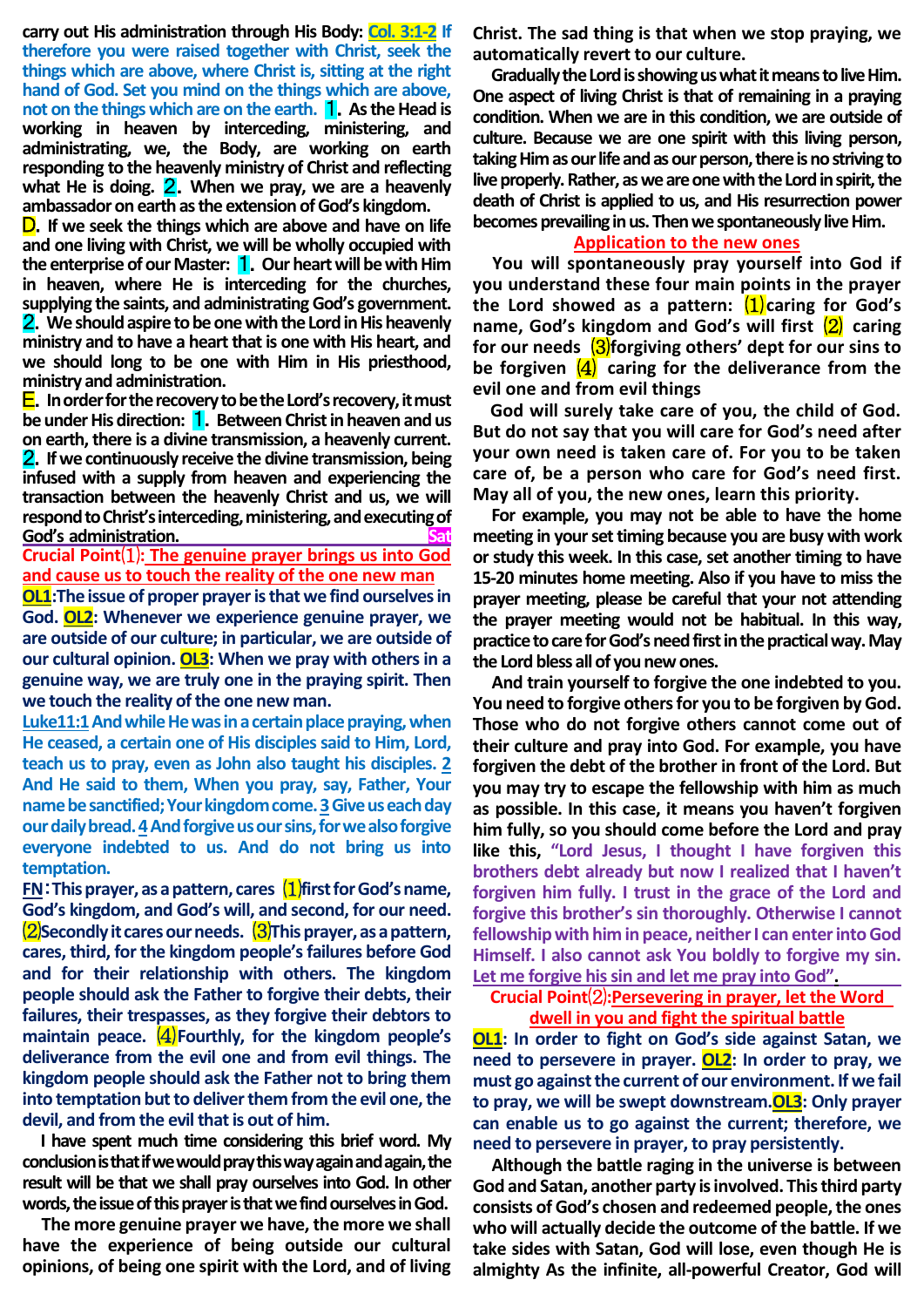**not lower Himself to fight against one of His creatures.**

**In order to fight on God's side against Satan, we need to persevere in prayer. Persevering in prayer is like rowing a boat upstream….Nodoubt, to persevere in this way, either in rowing or in praying, requires a great deal of energy. The entire universe is under Satan's influence and is contrary to God's will.** 

**Prayer is spiritual breathing. To pray is to breathe. When some saints hear a word about prayer, they immediately ask how to pray. We should forget about how and simply pray. For example, a child learns to walk by walking….In the same principle, we learn to pray by praying.**

**The word of Christ includes the entire New Testament. We need to be filled with this word. This means that we should allow the word of Christ to dwell in us, to inhabit us, to make home in us. The Greek word rendered "dwell" [in Colossians 3:16] means "to be in a house, to inhabit." …The riches of Christ are in His word. When such a rich word inhabits us, it must inhabit us richly. The word of Christ should have free course within us.** 

**To live in union with Christ means that in our living we are not apart from Christ. In John 15 the Lord tells us to abide in Him, for apart from Him we can do nothing. …The living of the saints must be in union with Christ. This means that in our living we need to be one with Him.**

## **Application to young people and college students**

**Young brothers and sisters need to persevere in prayer and take sides with God and fight against Satan. For you to pray in this way, please let the word of God dwell in you richly. 1 John 2:14 …young men, because you are strong and the word of God abides in you and you have overcome the evil one.**

⑴**Student life is a battle**:**The important thing here is to understand that the student life is a battle. Satan works on the mind of the young people, causing them to dislike to study or force them to some immoral things such as bullying the classmates, committing adultery or suicide. Since Satan is working freely in the world, you need to be in the spiritual battle. Don't think that you don't need to fight like the young working saints because you are too young. The biggest reason for the death of the young people in Japan is suicide. This shows how Satan attacks the mind of young people. Please realize that you become the prey for Satan if you don't start fighting while you are young.**

⑵**Fight by prayer**:**Next, train yourself to persevere in prayer in this battle. In the church, the practice of the prayer warriors is recommended. The brothers and sisters are praying 3 times a week, 30 minutes each time. The young brothers and sisters can also pray 10 minutes with partners 3 times a week.**

⑶**Let the word of God dwell inside richly to pray**:**Thirdly let the Word dwell inside richly. When you practice the prayer warriors, please pray-read the Word or outline from "The Holy Word for Morning Revival" or "Shepherding series" for the first 3-5 minutes. Without the Word, you cannot keep praying, much less prayer of fighting.**

**The more you keep praying with the Word and practice the spiritual fighting, the more excellent student you will become. Many of your classmates do not realize that our life is a battle. Moreover, almost nobody realize that the battle is the spiritual battle with Satan. 1Cor. 12:31 But earnestly desire the greater gifts. And moreover I show to you a most excellent way. 14:12 So also you, since you are**  **zealous of spirits, seek that you may excel for the building up of the church.**

**Seek to be an excellent student. For this, please practice these 4 things.**

⑴**10-15 minutes morning revival every day**⑵**10 minutes**  prayer warrior, 3 times a week(3) Have better grades by **studying with the Lord for the Lord's testimony(4)Preach the gospel to friends.**

**Prayer**:**"Oh Lord Jesus, I realize that the student life is a battle. I take sides with God and persevere in prayer to fight against Satan. I will let the Word dwell in me richly. I pray fighting prayer by using the Word. The important keywords are the battle, the prayer and the Word. Let me practice prayer warrior with my partner. Make me an excellent student."** 

**Crucial Point**⑶**: Become the one who seeks the things which are above, has one life and one living with Christ and responds to the heavenly ministry.**

**OL1: As the High Priest, He intercedes; as the heavenly minister, He ministers;and as the Redeemer with the seven eyes of God, He administers thegovernment of God for the** 

**accomplishment of God's purpose.OL2: Christ's ministry in the heavens requires our response. OL3: Through our prayer Christ, the Head, is given a way to carry out His** administration through His Body. **OL4**: If we seek the things which are above and have one life and one living with Christ, we will be wholly occupied with the enterprise of our Master. **OL5: In order for the recovery to be the Lord's recovery, it must be under His direction.**

**When we pray, we enter into the Holy of Holies and approach the throne of grace. Hebrews 4:16 says, "Let us therefore come forward with boldness to the throne of grace that we may receive mercy and find grace for timely help." Prayer is the way to come forward to the throne of grace. Coming forward to the throne of grace, we receive mercy and grace to meet our timely need. When we pray, approaching the throne of grace, mercy and grace will become a river flowing in us and supplying us. How rewarding this is! Receiving the flow of grace in prayer is actually more important than having our prayers answered. Whether or not our prayer is answered is secondary.**

**To receive this river of grace is to have our spiritual battery charged with heavenly current. The heavenly current, the divine electricity, is the Triune God as grace flowing out of the throne and into us. The supply and enjoyment this brings is unspeakable.**

**If we seek the things above and have one living with Christ, we shall be wholly occupied with the enterprise of our Master. Our heart will be with Him in heaven, where He is interceding for the churches, supplying the saints, and administrating God's government. This will be our concern, our desire. If we take Christ as life and seek the things which are above in such away, the lustful members**  will be put to death, the evil elements in the fallen soul will **be put away, and the old man will be put off. Furthermore, we shall automatically put on the new man.**

**Do you not aspire to be one with the Lord in the heavenlies and to have a heart that is one with His heart? Do you not long to be one with Him in His priesthood, ministry, and administration? I would encourage all the young people especially to care for**